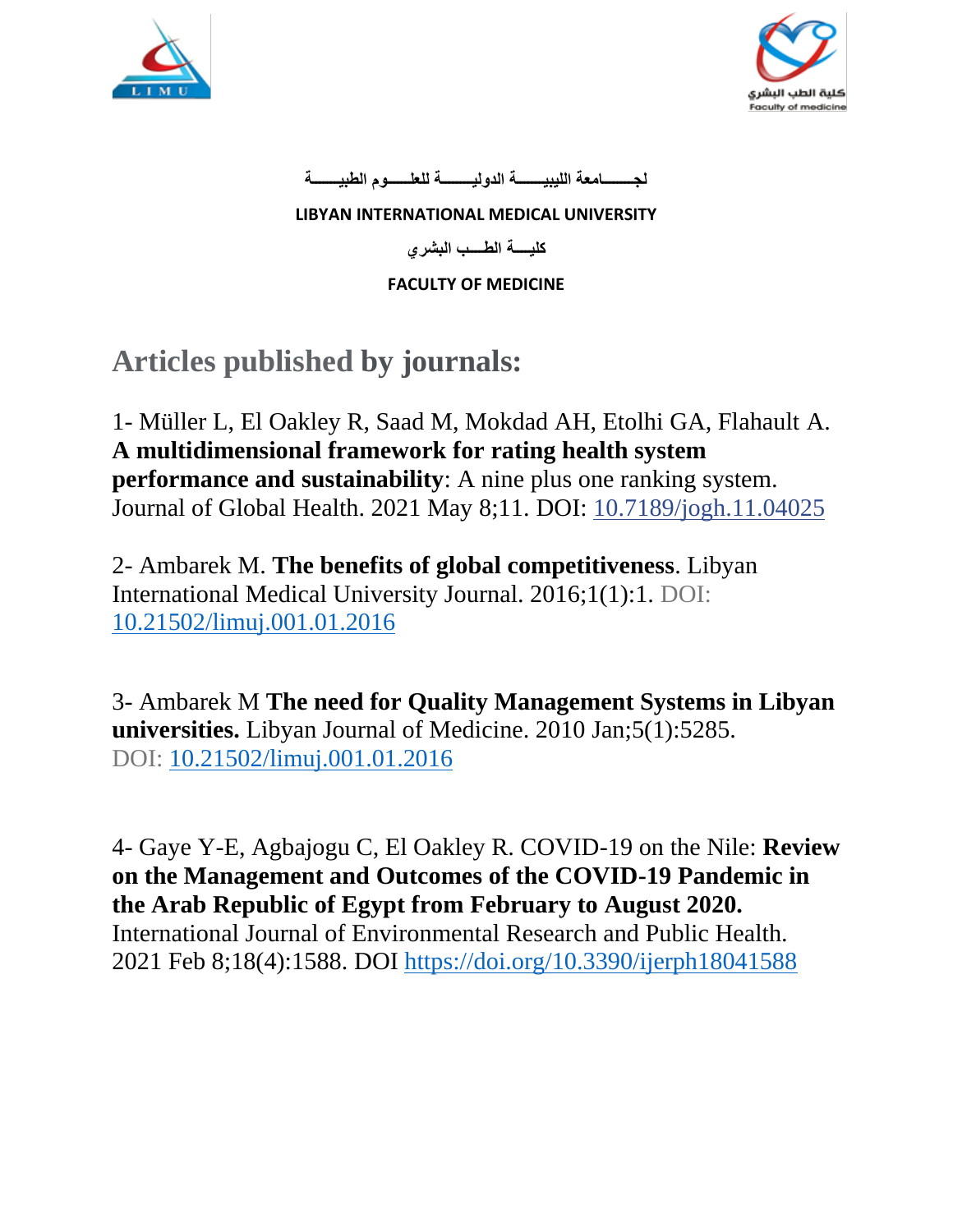



5- Tajoury O. **Hospital Acquired Surgical Site Infections (SSI) at Al-Jalla teaching Hospital, Benghazi, Libya (2018).** GRF publishers [Internet]. 2019Nov14 [cited 2022Mar2];2019(01):1–8. Available from: DO[Ihttps://grfpublishers.com/article/view/NjY=/Hospital-Acquired-](https://grfpublishers.com/article/view/NjY=/Hospital-Acquired-Surgical-Site-Infections-SSI-At-Al-Jalla-teaching-Hospital-Benghazi-Libya-2018)[Surgical-Site-Infections-SSI-At-Al-Jalla-teaching-Hospital-Benghazi-](https://grfpublishers.com/article/view/NjY=/Hospital-Acquired-Surgical-Site-Infections-SSI-At-Al-Jalla-teaching-Hospital-Benghazi-Libya-2018)[Libya-2018](https://grfpublishers.com/article/view/NjY=/Hospital-Acquired-Surgical-Site-Infections-SSI-At-Al-Jalla-teaching-Hospital-Benghazi-Libya-2018)

6- Tajoury O. **Pattern of Bedside Teaching at the University of Benghazi-Libya. GRF publishers [Internet]. 2020** [cited 2 March 2022];2020(01):7. Available from: DOI [https://grfpublishers.com/article/view/MjU3/Pattern-of-Bedside-](https://grfpublishers.com/article/view/MjU3/Pattern-of-Bedside-Teaching-at-the-University-of-Benghazi-Libya)[Teaching-at-the-University-of-Benghazi-Libya](https://grfpublishers.com/article/view/MjU3/Pattern-of-Bedside-Teaching-at-the-University-of-Benghazi-Libya)

7- Mansor, S., Aldiasy, A., Algialany, A. *et al.* **The Operative Management for Gunshot Liver Injuries:** an Experience of Seventy-One Patients in 5 Years. *Indian J Surg* **83,** 149–154 (2021). DOI <https://doi.org/10.1007/s12262-021-02727-z>

8- Elmehdawi R, Glessa S, Elfakhri A, Elhaddad A, Elhassi A. **Oneyear analysis of trends of COVID-19 in Libya: Cases, deaths, and**  $\blacksquare$ laboratory testing. Ibnosina Journal of Medicine and Biomedical Sciences. 2021;13(4):210. DOI: 10.4103/ijmbs.ijmbs 73 21

9- Bodalal Z, Bendardaf R, Ambarek M, Nagelkerke N. **Impact of the 2011 Libyan conflict on road traffic injuries in Benghazi, Libya**. Libyan Journal of Medicine. 2015 Jan;10(1):26930. DOI: [10.3402/ljm.v10.26930](https://dx.doi.org/10.3402%2Fljm.v10.26930)

10- Bodalal Z, Bendardaf R, Ambarek M. **A Study of a Decade of Road Traffic Accidents in Benghazi - Libya: 2001 to 2010**. Baradaran HR, editor. PLoS ONE. 2012 Jul 11;7(7):e40454. DOI <https://doi.org/10.1371/journal.pone.0040454>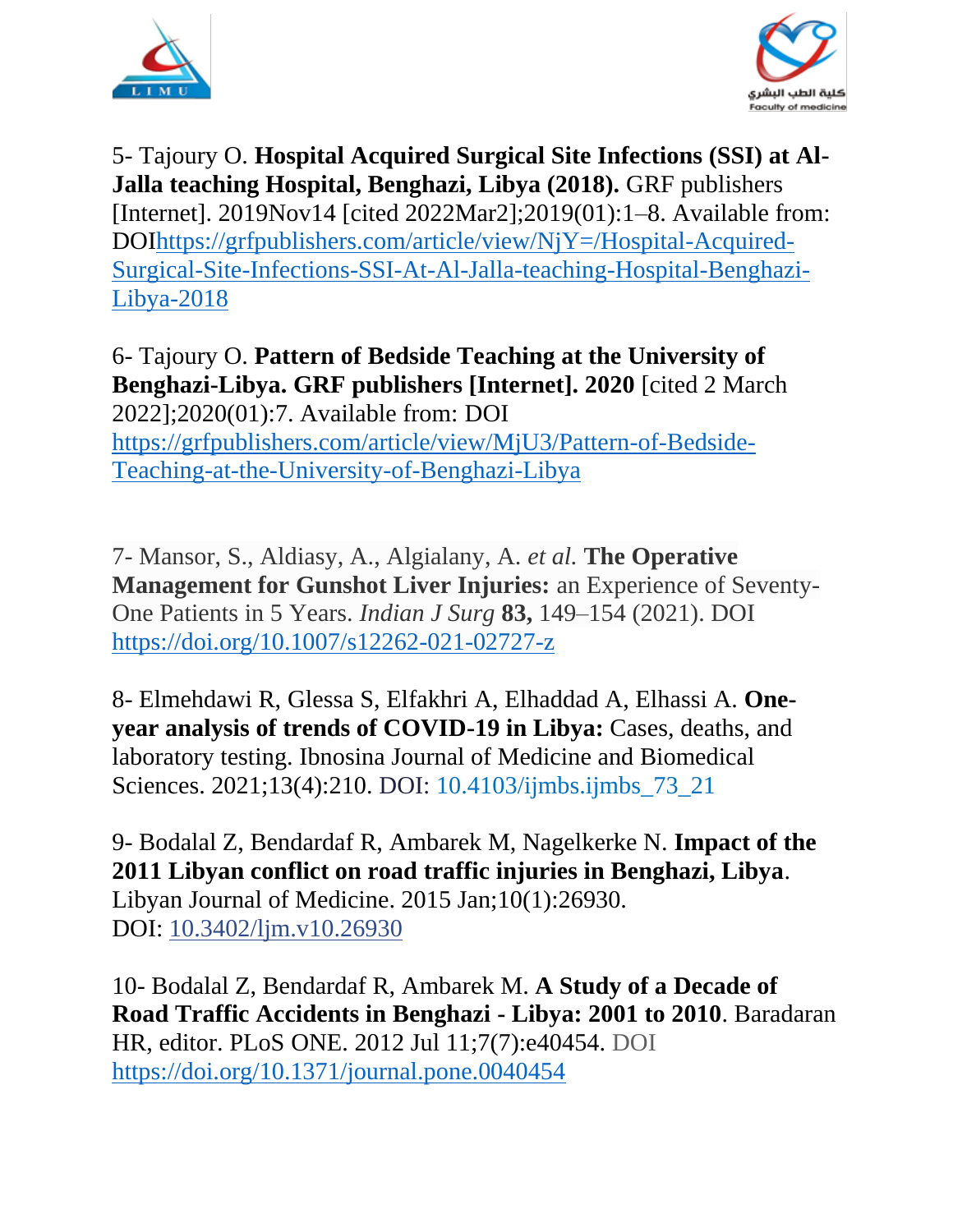



11- Bodalal Z. **Colorectal carcinoma then and now: What we are learning by comparing two Libyan cancer studies**. Avicenna Journal of Medicine. 2015 Apr;05(02):52–3. DOI: 10.4103/2231-0770.154201

12- Mansor S, Bodalal Z. **The Impact of the Method of Gunshot Injury: War Injuries vs. Stray Bullets vs. Civilian Fighting**. J Coll Physicians Surg Pak. 2015 Apr;25(4):281-5. PMID: 25899195. DOI <https://pubmed.ncbi.nlm.nih.gov/25899195/>

13- Khalil Agnaeber ZB. Delivery in the Time of War: **A Study of Births at the Principal Maternity Ward in Benghazi from 2002 - 2013.** Journal of Pregnancy and Child Health. 2015;02(01). <http://dx.doi.org/10.4172/2376-127X.1000124>

14- Bodalal Z, Khaial F, Elramli A, Elkhwsky F, Eltaguri A, Bendardaf R. **A Study of Risk Factors for Breast Cancer in a Primary Oncology Clinic in Benghazi-Libya**. International Journal of Statistics in Medical Research. 2015 Feb 13;4(1):156–60. DOI: <https://doi.org/10.6000/1929-6029.2015.04.01.16>

15- Bodalal Z, Bendardaf R, Ambarek M, Nagelkerke N. **Impact of the 2011 Libyan conflict on road traffic injuries in Benghazi, Libya**. Libyan Journal of Medicine. 2015 Jan;10(1):26930. DOI: [10.3402/ljm.v10.26930](https://doi.org/10.3402/ljm.v10.26930)

16- Ben Khaial F, Bodalal Z, Elramli A, Elkhwsky F, Eltaguri A, Bendardaf R. **Cervical cancer in north-eastern Libya: 2000–2008.** Journal of Obstetrics and Gynaecology. 2014 May 6;34(6):523–6.DOI <https://doi.org/10.3109/01443615.2014.914478>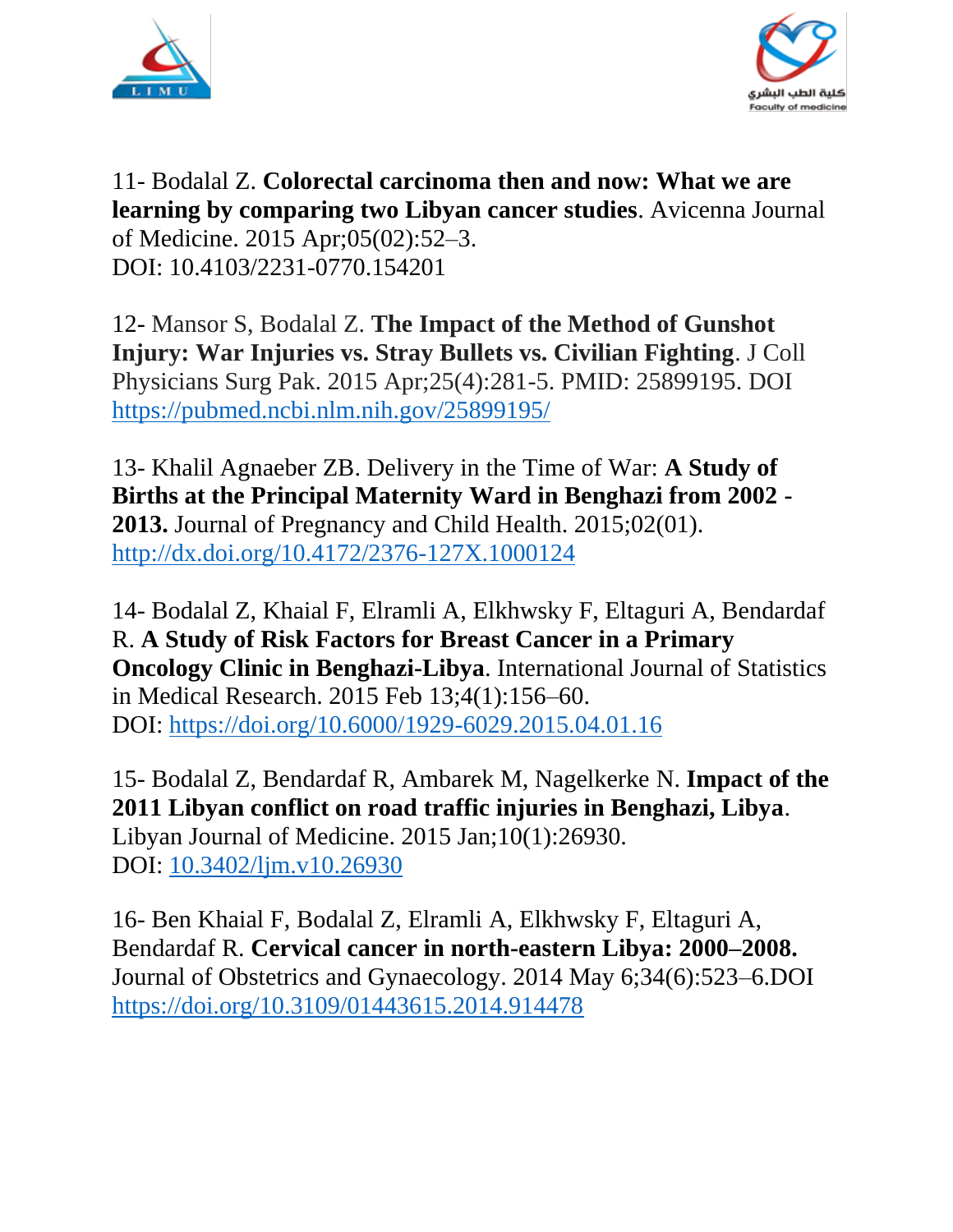



17- Bodalal Z. Colorectal carcinoma in a Southern Mediterranean country: **The Libyan scenario. World Journal of Gastrointestinal Oncology. 2014;**6(4):98. DOI: [10.4251/wjgo.v6.i4.98](https://dx.doi.org/10.4251%2Fwjgo.v6.i4.98)

18- Bodalal Z, Agnaeber K, Nagelkerke N, Stirling B, Temmerman M, Degomme O. **Pregnancy outcomes in Benghazi, Libya, before and during the armed conflict in 2011**. Eastern Mediterranean Health Journal. 2014 Mar 1;20(3):175–80.

DOI [https://ecommons.aku.edu/eastafrica\\_fhs\\_mc\\_obstet\\_gynaecol/78](https://ecommons.aku.edu/eastafrica_fhs_mc_obstet_gynaecol/78)

19- Bodalal Z, Mansor S**. Gunshot injuries in Benghazi–Libya in 2011: The Libyan conflict and beyond.** The Surgeon. 2013 Oct;11(5):258–63. DOI<https://doi.org/10.1016/j.surge.2013.05.004>

20- Mansor S, Bendardaf R, Issa Y, Moftah M. **The impact of urgent computed tomography angiography for gunshot wounds in extremities with concomitant vascular injuries on diagnosis and postoperative outcomes.** Vascular. 2018 Jul 24;26(6):600–7. DOI <https://doi.org/10.1177%2F1708538118777445>

21- Bodalal Z, Elzwai E, Elhnid R, Fadli M, Langhi S. **Total Hip and Knee Replacement in Eastern Libya: A Post-Conflict Case Series**. International Journal of Statistics in Medical Research. 2014 Aug 5;3(3):291–7. DOI: <https://doi.org/10.6000/1929-6029.2014.03.03.8>

22- Bodalal Z. Cancers in Eastern Libya: **First results from Benghazi Medical Center.** World Journal of Gastroenterology. 2014;20(20):6293. DOI: [10.3748/wjg.v20.i20.6293](https://dx.doi.org/10.3748%2Fwjg.v20.i20.6293)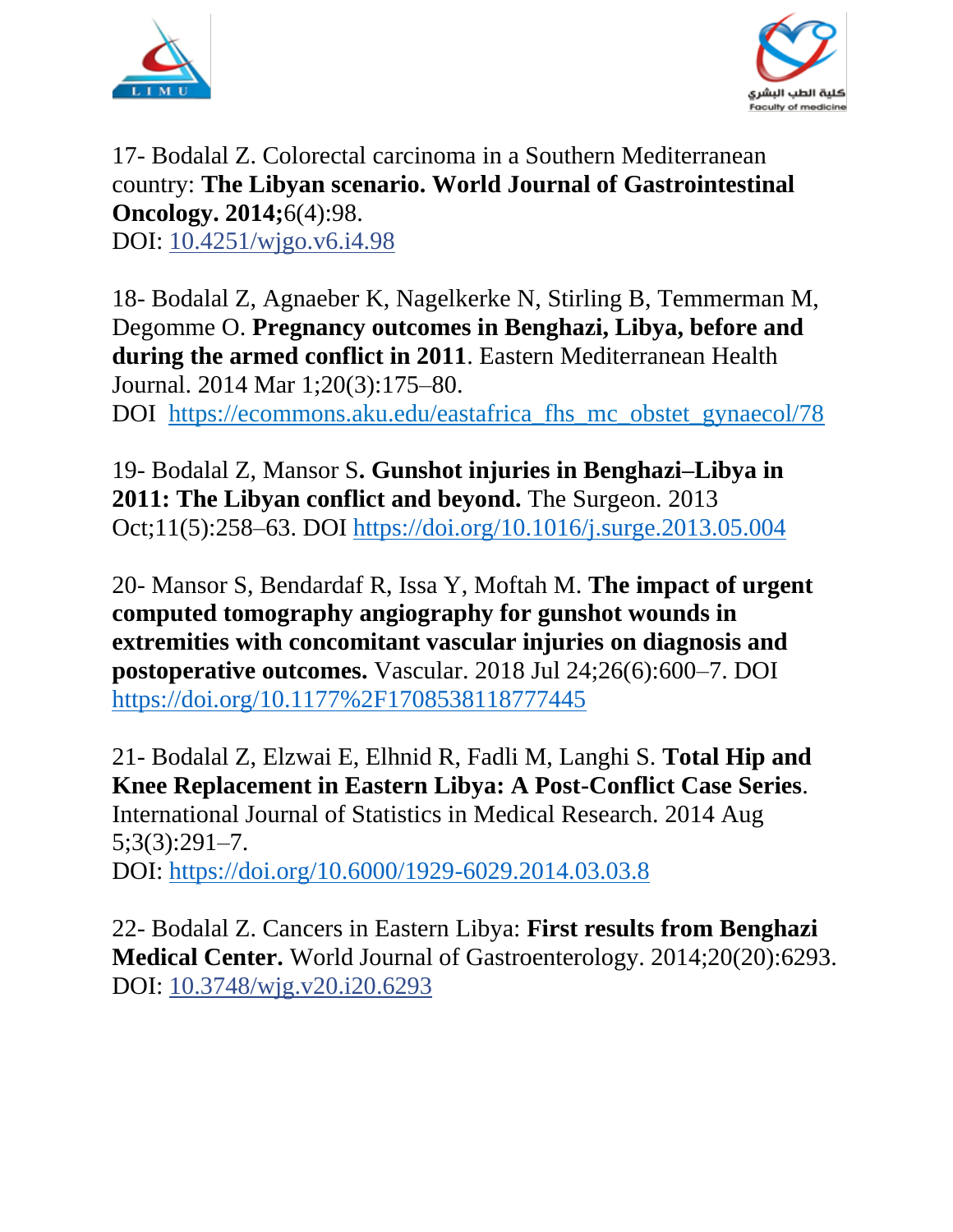



23- Agnaeber K, Bodalal Z. **A comparison of abdominal and vaginal hysterectomies in Benghazi, Libya. Journal of Obstetrics and Gynaecology**. 2013 Aug;33(6):613–6. DOI <https://doi.org/10.3109/01443615.2012.762349>

24- SK G, Taher SM and Al-Tawaty AI. **Dental Students Perception And Attitude Towards Their First Exit Objective Structured Clinical Examination**. Dentistry. 2014;04(07). DOI: 10.4172/2161- 1122.1000243

25- Elfaedy O, Elgazwi K, Alsharif J, Mansor S. **Gunshot wounds to the colon: predictive risk factors for the development of postoperative complications, an experience of 172 cases in 4 years**. ANZ Journal of Surgery. 2019 Dec 11;90(4):486–90. DOI<https://doi.org/10.1111/ans.15575>

26- Bodalal Z, Bendardaf R, Ambarek M. **A Study of a Decade of Road Traffic Accidents in Benghazi - Libya: 2001 to 2010**. Baradaran HR, editor. PLoS ONE. 2012 Jul 11;7(7):e40454.DOI <https://doi.org/10.1371/journal.pone.0040454>

27- Bodalal Z. **The trends of neurological trauma in a decade of road traffic accidents: 2001 to 2010**. PanArab Journal of Neurosurgery. :1– 14. DOI<https://pajn.journals.ekb.eg/>

28- Bodlal Z. **The effect of armed conflict on spontaneous abortions in Benghazi–Libya**. In: BEN-RAFAEL Z, editor. 14th world congress on controversies in obstetrics, gynecology & infertility (cogi). Paris; 2011. DOI<https://www.monduzzieditoriale.it/>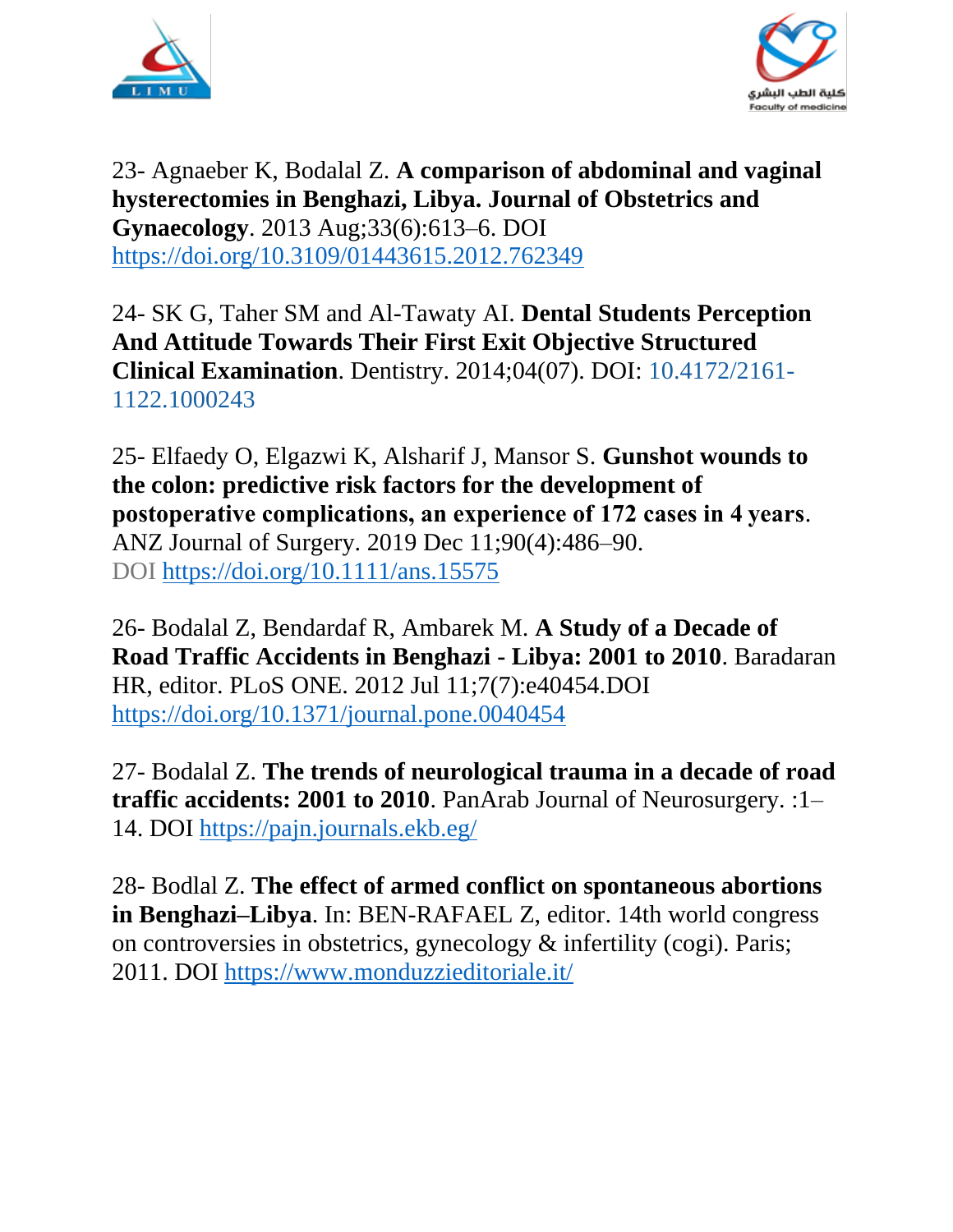



29- Elhadi M, Elhadi A, Bouhuwaish A, Bin Alshiteewi F, Elmabrouk A, Alsuyihili A, et al. **Telemedicine Awareness, Knowledge, Attitude, and Skills of Health Care Workers in a Low-Resource Country During the COVID-19 Pandemic**: Cross-sectional Study. Journal of Medical Internet Research. 2021 Feb 25;23(2):e20812. DOI [https://preprints.jmir.org/preprint/20812,](https://preprints.jmir.org/preprint/20812?__hstc=102212634.6895f3ca8a49a69e78b26ed99714ab00.1646403022685.1646403022685.1646403022685.1&__hssc=102212634.1.1646403022685&__hsfp=3955310316)

30- Elhadi M, Msherghi A, Alsoufi A, Buzreg A, Bouhuwaish A, Khaled A, et al. **Knowledge, preventive behavior and risk perception regarding COVID-19: a self-reported study on college students**. The Pan African Medical Journal [Internet]. 2020 Jun 11 [cited 2021 Feb 10];35(75).DO[Ihttps://www.panafrican-med](https://www.panafrican-med-journal.com/content/series/35/2/75/full/)[journal.com/content/series/35/2/75/full/](https://www.panafrican-med-journal.com/content/series/35/2/75/full/)

31- Elhadi M, Buzreg A, Bouhuwaish A, Khaled A, Alhadi A, Msherghi A, et al. **Psychological Impact of the Civil War and COVID-19 on Libyan Medical Students**: A Cross-Sectional Study. Frontiers in Psychology. 2020 Oct 26;11. DOI: [10.3389/fpsyg.2020.570435](http://dx.doi.org/10.3389/fpsyg.2020.570435)

32- Abdulmalik A. **Characteristics of carpal tunnel syndrome among adults attending neurology clinic in Benghazi medical center 2018- 2019**: A retrospective study. In: The Fourth Annual Neuroscience Congress. Benghazi Libya; 2020. DOI<https://www.researchgate.net/profile/Abdulmuez-Abdulmalik-2>

33- Elmrghni S. **Mortality Trends of Libyan Road Traffic Accidents during the Revolution Event (2011**) [Internet]. **Abdulmalik A**, editor. http://elynsgroup.com. Journal of Clinical Trials and Case Reports; 2018. DOI [https://www.innovationinfo.org/journal-of-clinical-case](https://www.innovationinfo.org/journal-of-clinical-case-reports-and-trials)[reports-and-trials](https://www.innovationinfo.org/journal-of-clinical-case-reports-and-trials)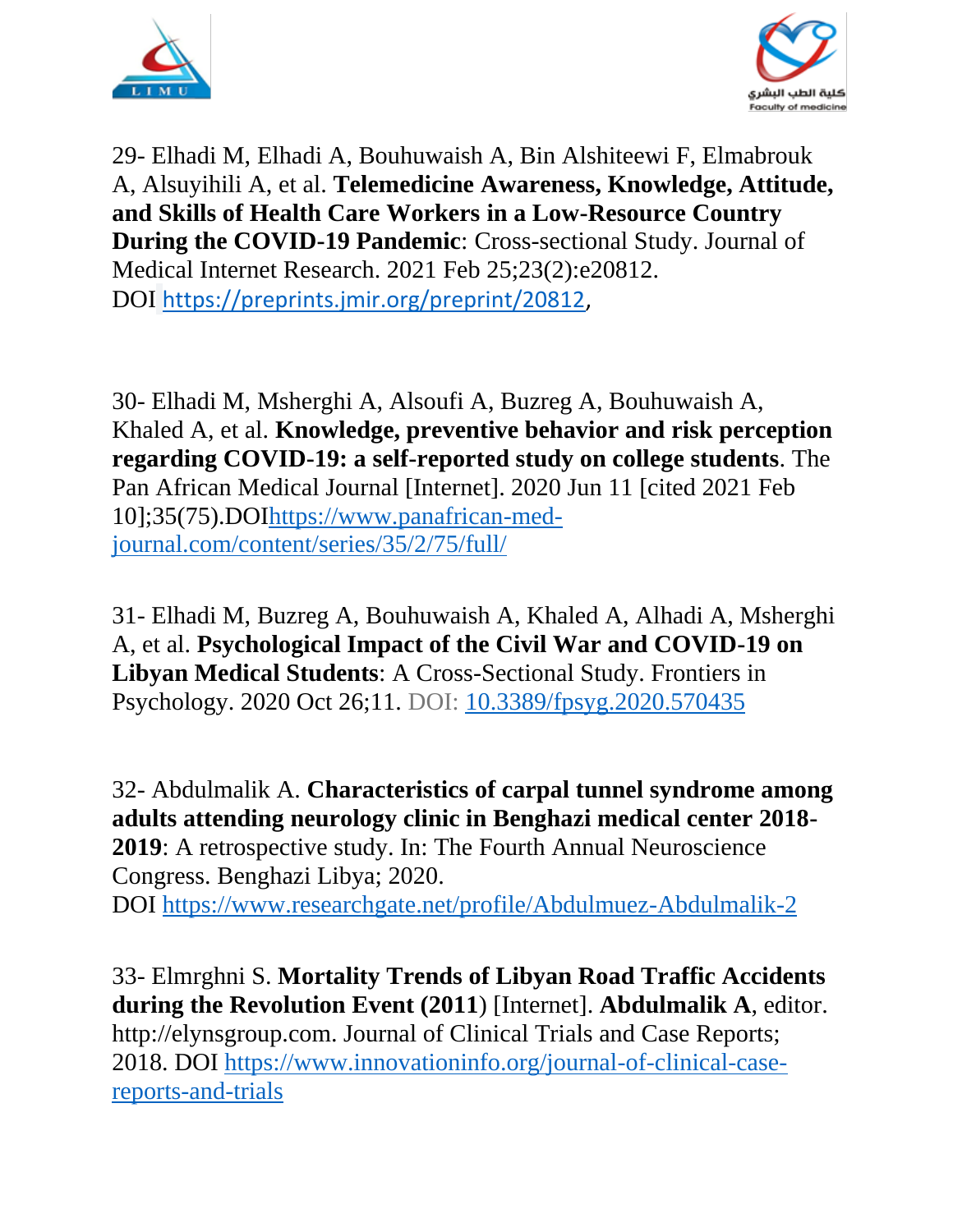



34- El Oakley RM, Almanfi A. **A Method for the Assessment of Mitral Valve Regurgitation Grade and Severity.** Open Medicine Journal. 2020 Jun 29;7(1):13–5. **DOI:** [10.2174/1874220302007010013](http://dx.doi.org/10.2174/1874220302007010013)

35- El Oakley R. **Commentary: Successful Combined Use of the Impella Recover 2.5 Device and Intraaortic Balloon Pump Support for Cardiogenic Shock After Acute Myocardial Infarction**. ASAIO Journal. 2010 Nov;56(6):517–8. DOI: 10.1097/MAT.0b013e3181fe5b90

36- Burki T. **Libya's health crisis looks set to worsen**. The Lancet. 2016 Apr;387(10026):1363. DOI: [https://doi.org/10.1016/S0140-](https://doi.org/10.1016/S0140-6736(16)30119-2) [6736\(16\)30119-2](https://doi.org/10.1016/S0140-6736(16)30119-2)

37- A. Al-Tawaty A, Omar Elfallah E. **Health professional students' preparedness for E-Health.** Libyan International Medical University Journal. 2019;4(2):74. DOI: 10.4103/LIUJ.LIUJ\_25\_19

38- Elhadi M, Alsoufi A, Msherghi A, Alshareea E, Ashini A, Nagib T, et al. **Psychological Health, Sleep Quality, Behavior, and Internet Use Among People During the COVID-19 Pandemic**: A Cross-Sectional Study. Frontiers in Psychiatry. 2021 Mar 31;12. DOI: [10.3389/fpsyt.2021.632496](https://dx.doi.org/10.3389%2Ffpsyt.2021.632496)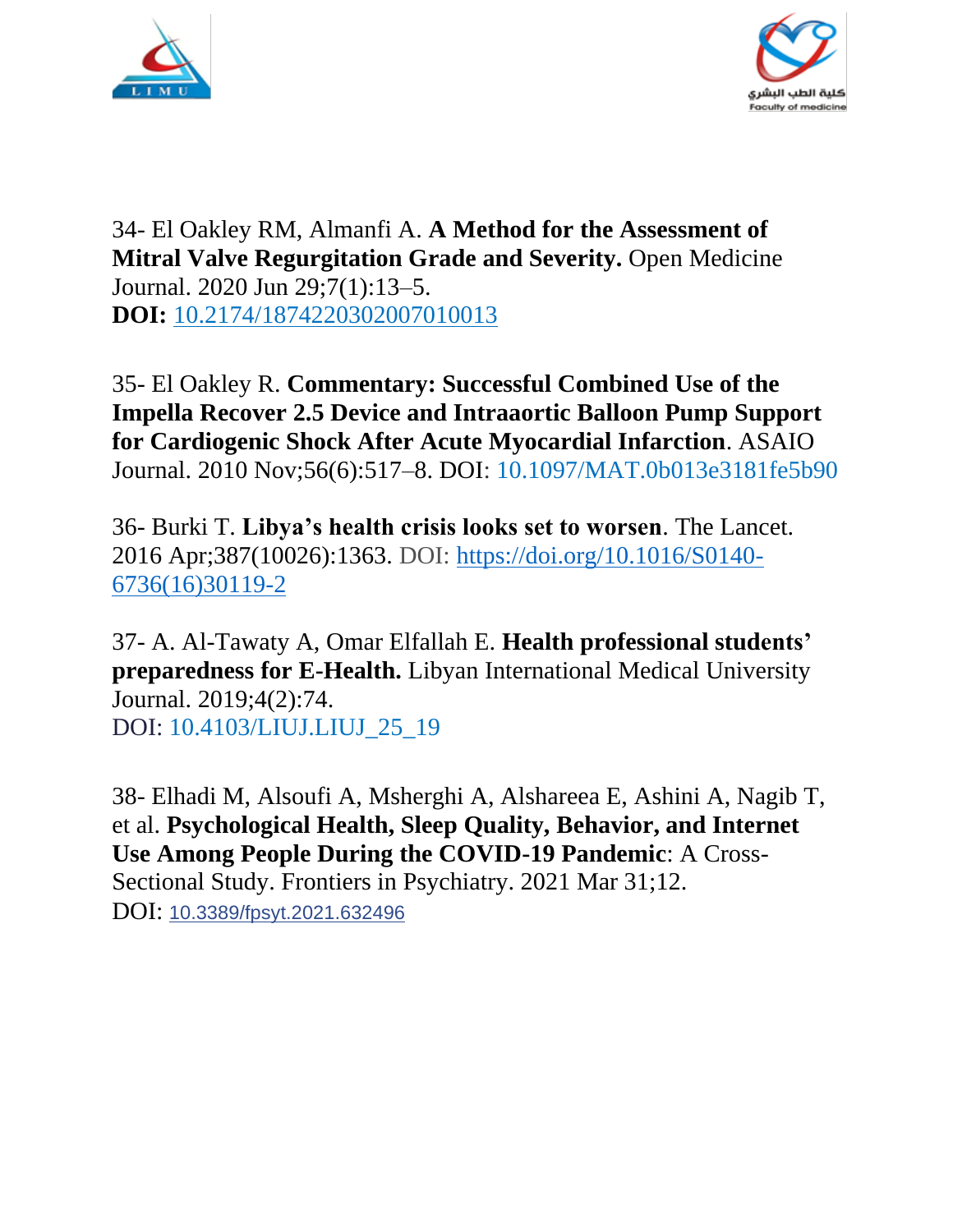